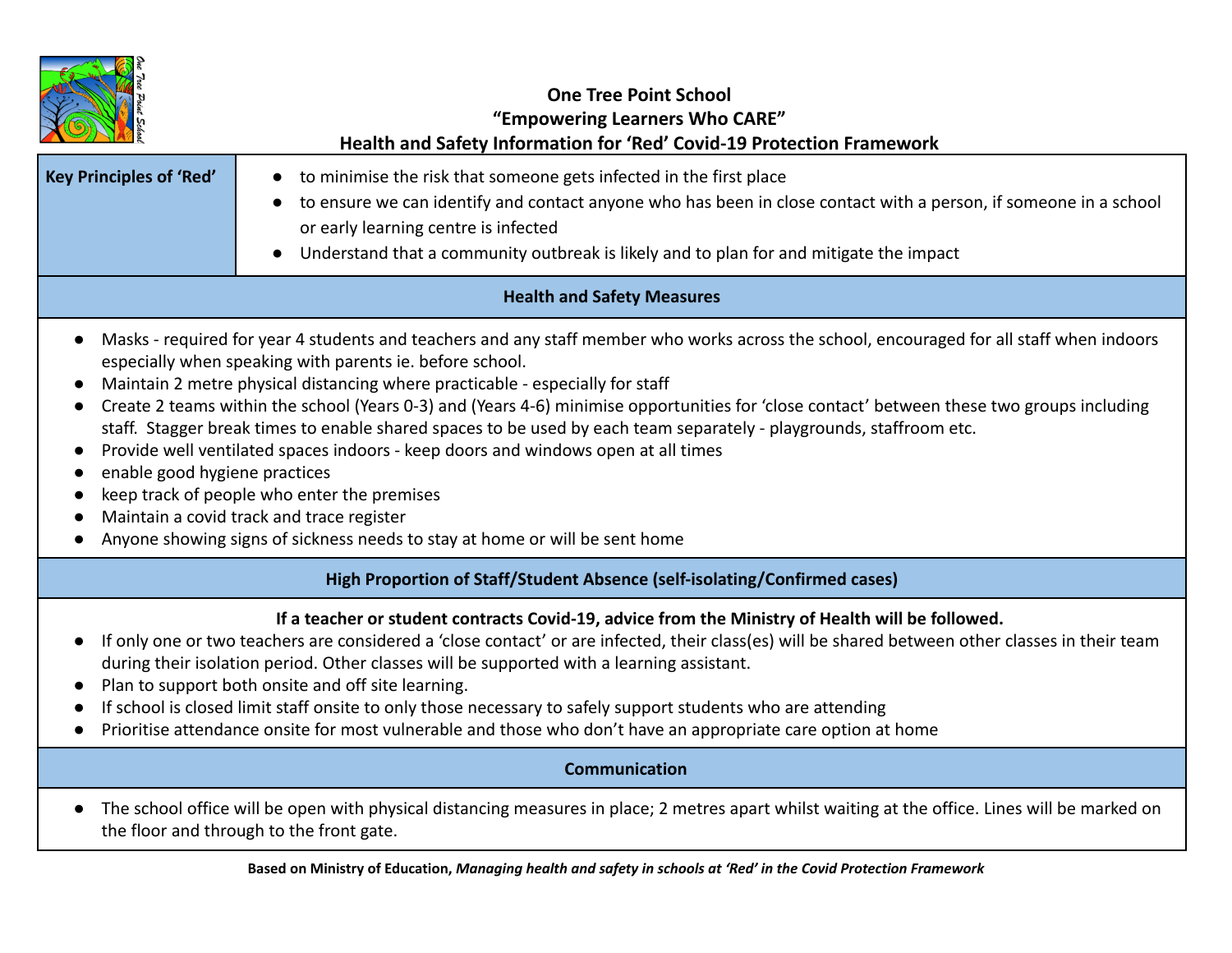- Noone to enter the internal offices
- All visitors will be kept to a minimum and required to scan Covid-19 QR code and wear masks whilst on site.
- A contact tracing register will also be kept all visitors to the school will be asked to sign the register every time they visit.
- Regular updates regarding health and safety will be communicated to the community.

# **Before and After School**

- **●** Parents and caregivers will be asked to drop children off outside the school where possible.
- The field will be used for pick-up at home time and can be accessed through the vehicle gate by the tennis court and by the pedestrian gate.
- **●** All adults who enter school grounds beyond this zone will be asked to sign the tracing register in the school office.
- School buses will be running as usual, masks must be worn by year 4 students and above.

### **Hygiene**

- **●** If any child displays any signs of sickness, they will be isolated and parents asked to collect them from school immediately.
- All staff members will be asked to stay home if sick.
- Hands washed/sanitised on arrival at school, after using the bathroom and upon entering the classroom throughout the day.
- Children will be explicitly taught and reminded how to cough and sneeze into their elbow, avoid touching their face and wash and dry their hands for 20 seconds and thoroughly dry them.
- Year 4 children will be explicitly taught how to wear a mask correctly
- Drinking fountains are closed; all children must bring their own, named drink bottle.
- Food must not be shared and children must bring their own lunch to school.

# **In The Classroom**

- Hands must be sanitised before entering the classroom
- Sanitise hands before using shared equipment/toys
- Doors and windows need to be open as much as possible.
- Shared surfaces i.e. door handles will be disinfected frequently throughout the day.
- Classroom surfaces will be disinfected daily
- Physical distancing between adults will be maintained where possible. It is recognised that physical distancing between children and staff within a team is impractical in a classroom environment.

# **In The Staffroom/Admin Block**

● Hands must be sanitised/washed when entering the administration block and the staffroom. Sanitise/wash before using any shared resources - cutlery, crockery, milk etc.